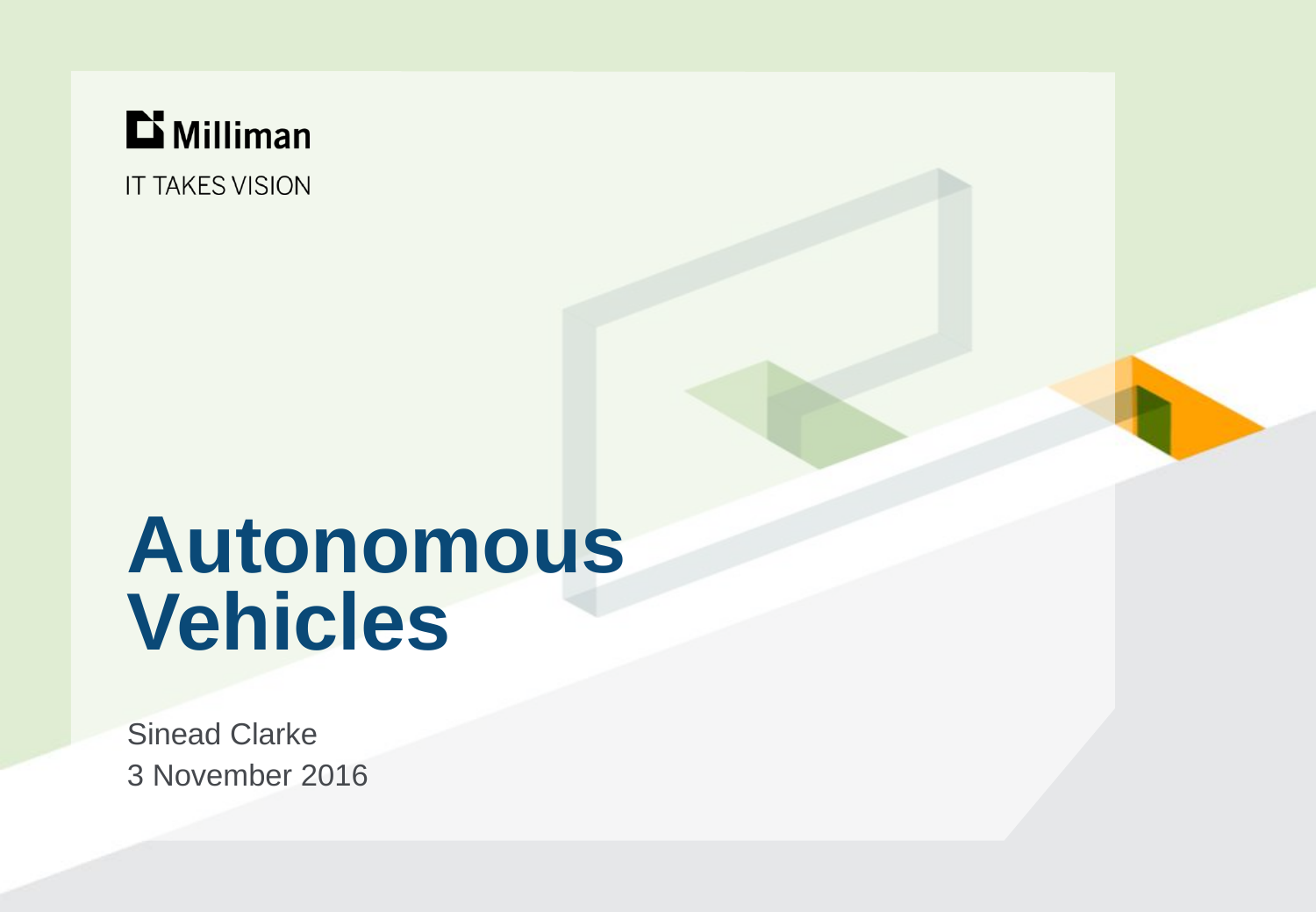## **What are Autonomous Vehicles and why are we talking about them?**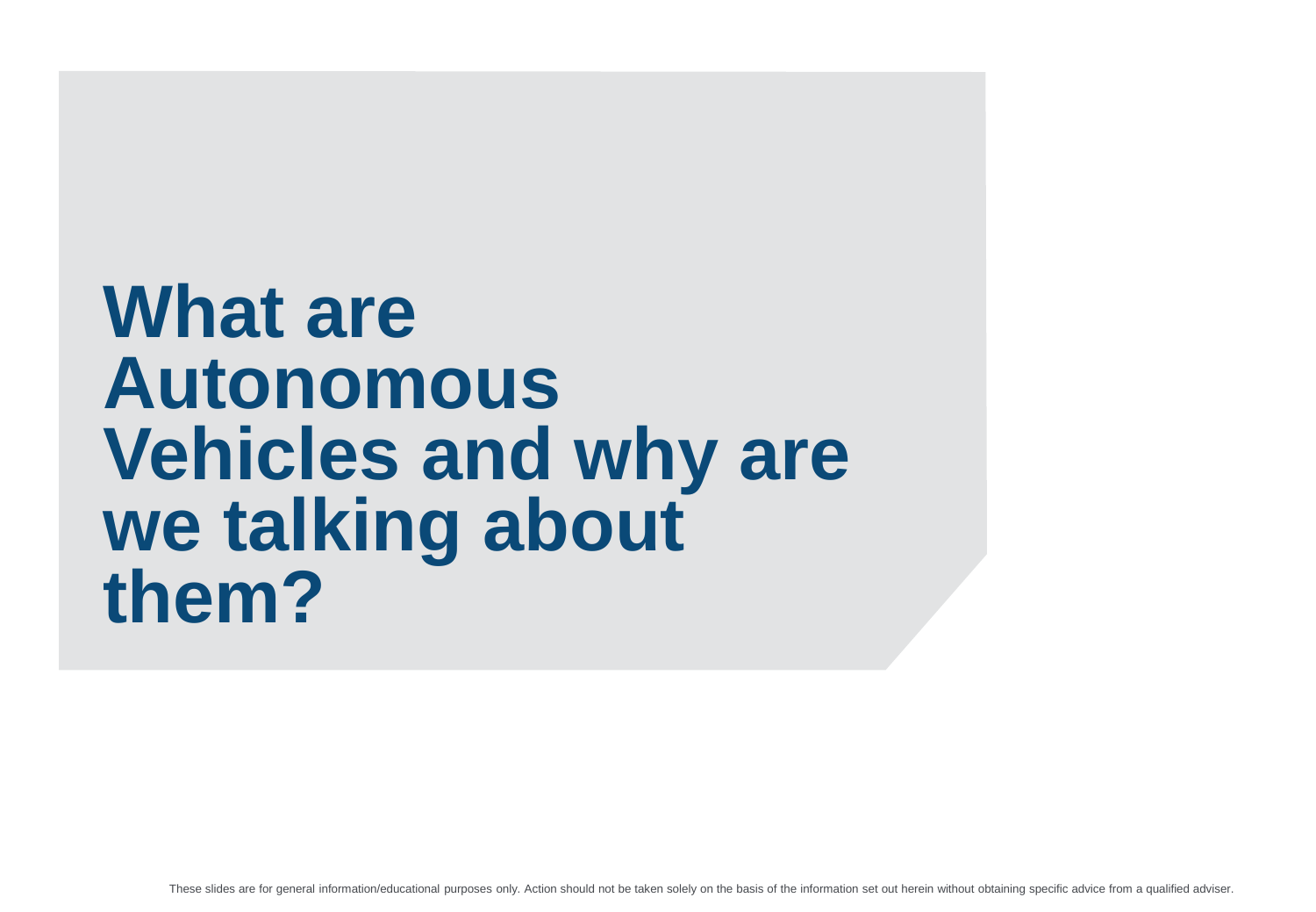### **Autonomous Vehicles: What are they?**

**Definition:** A robotic vehicle that is designed to travel between destinations without a human operator.

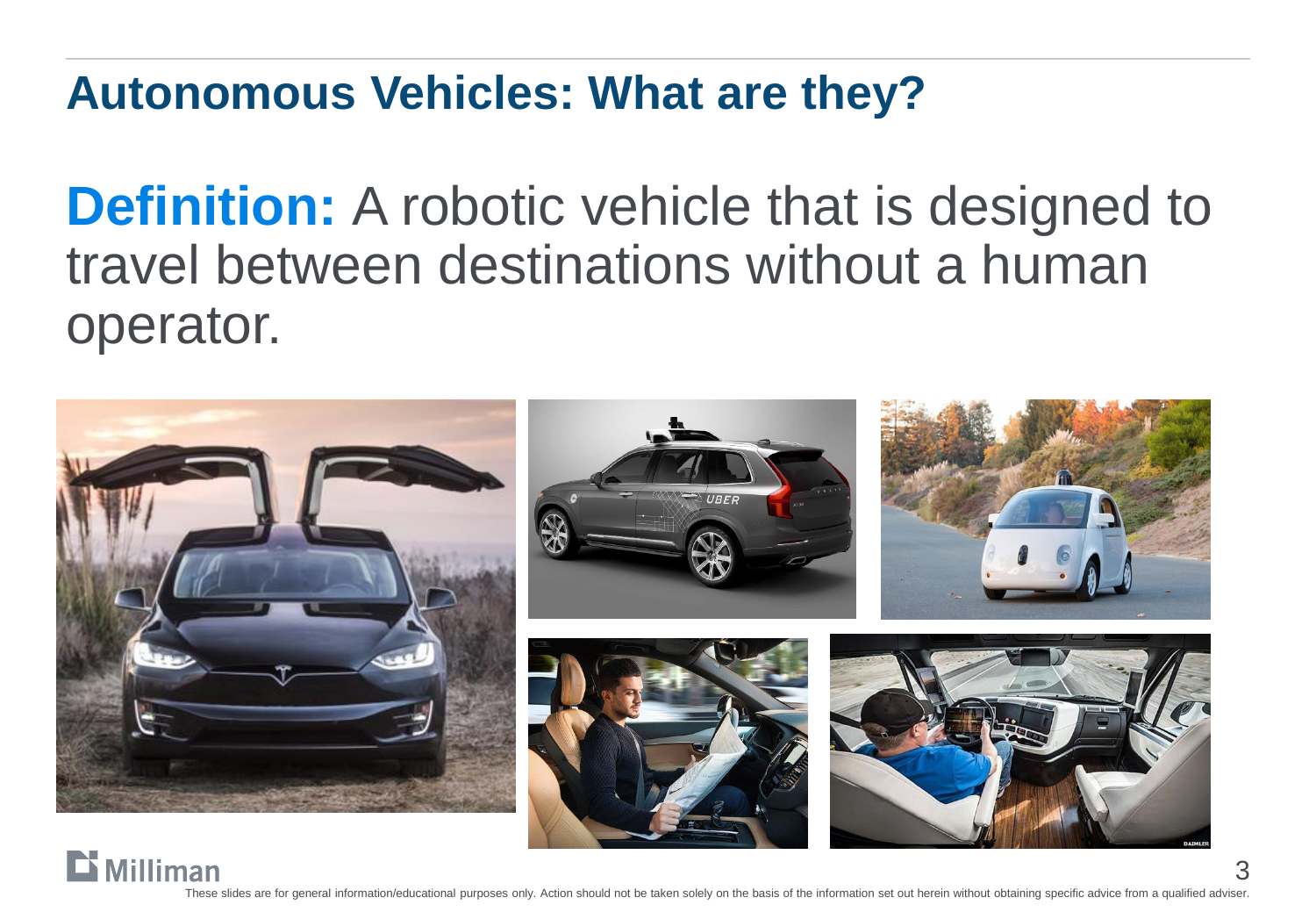### **Levels of Autonomous**

The Society of Automotive Engineers (SAE) International defines vehicle automation according to following six levels:

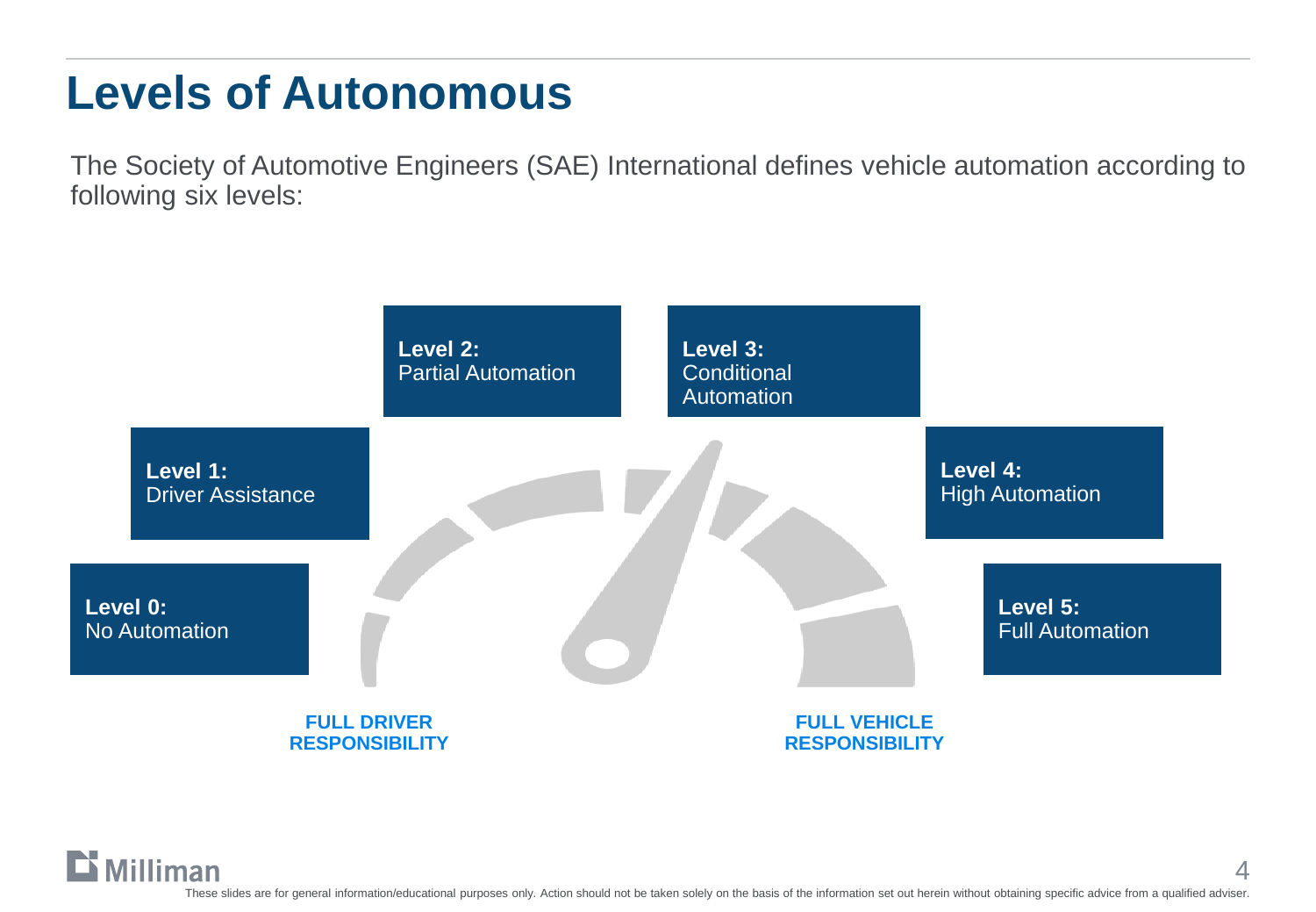### **A vision from 1957**



**"Electricity may be the driver"** As early as 1956 the Central Power and Light Company inserted this 'inspired' advertisement in leading US newspapers.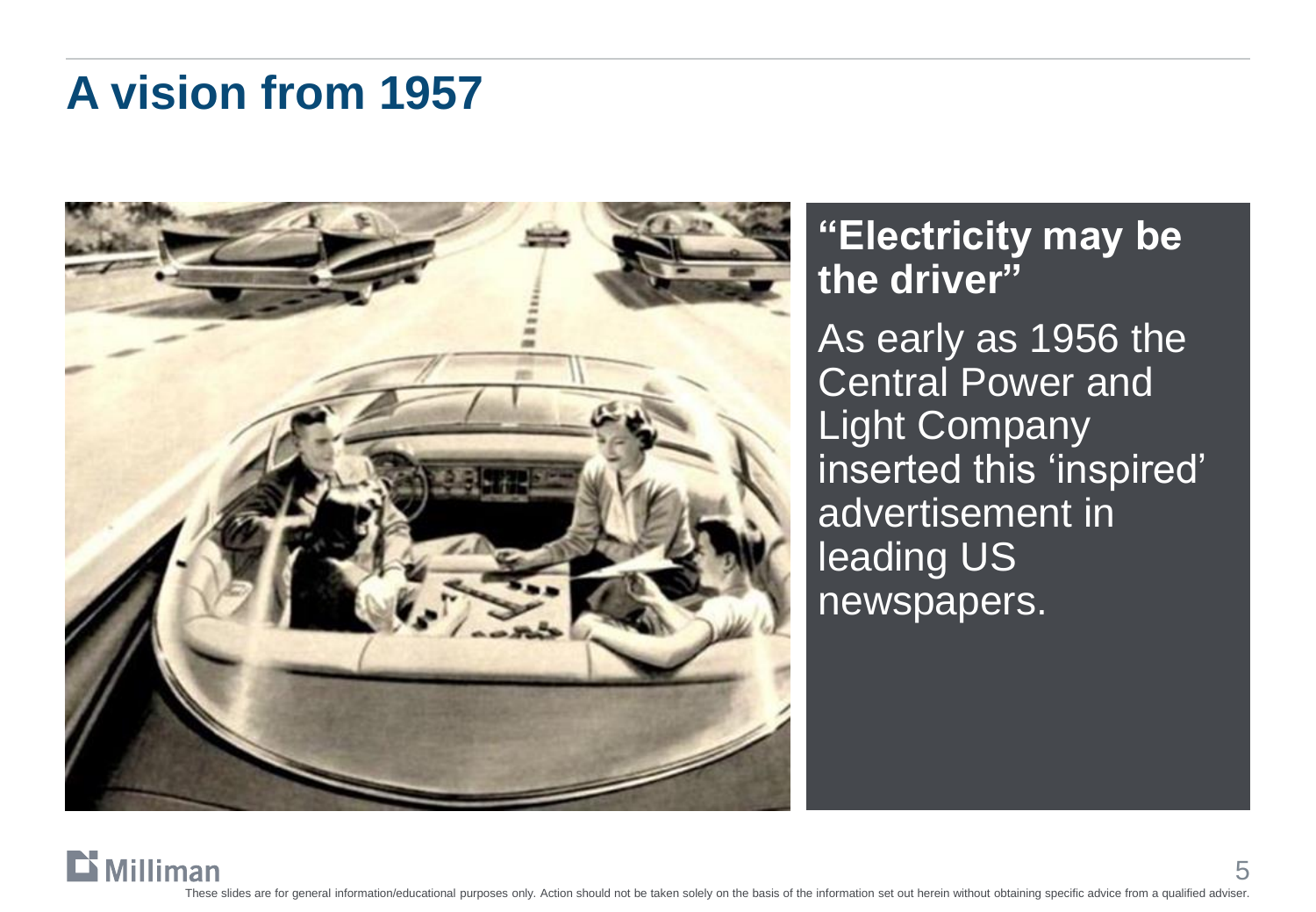## **Main Technologies will work together for AVs**



Dī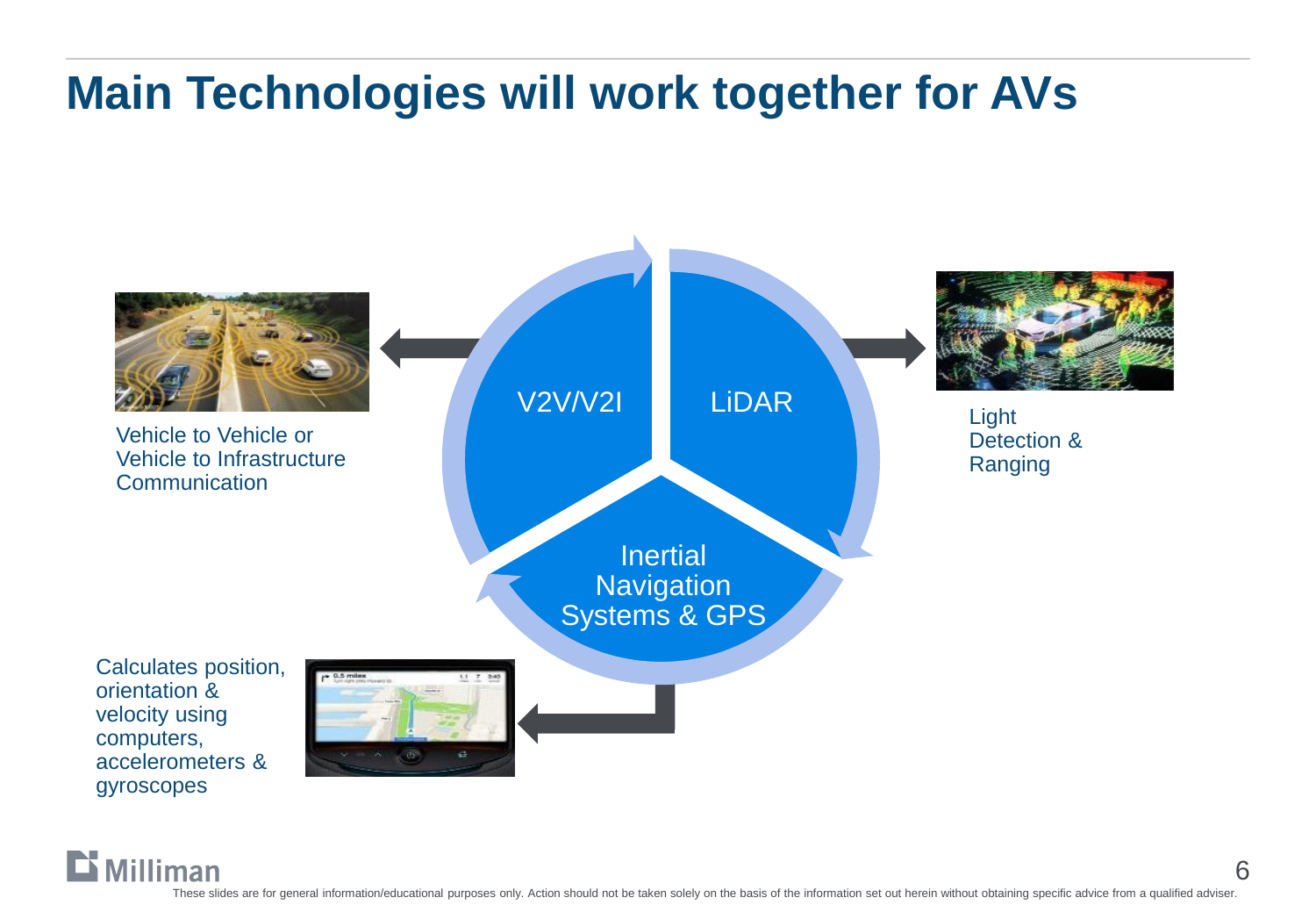### **Road Fatality Stats**



- **Io 12015, there were 1.25m road** death fatalities worldwide
- **94%** of accidents are human error
- **Biggest single killer of young** people
- **Even imperfect technology can** reduce these numbers substantially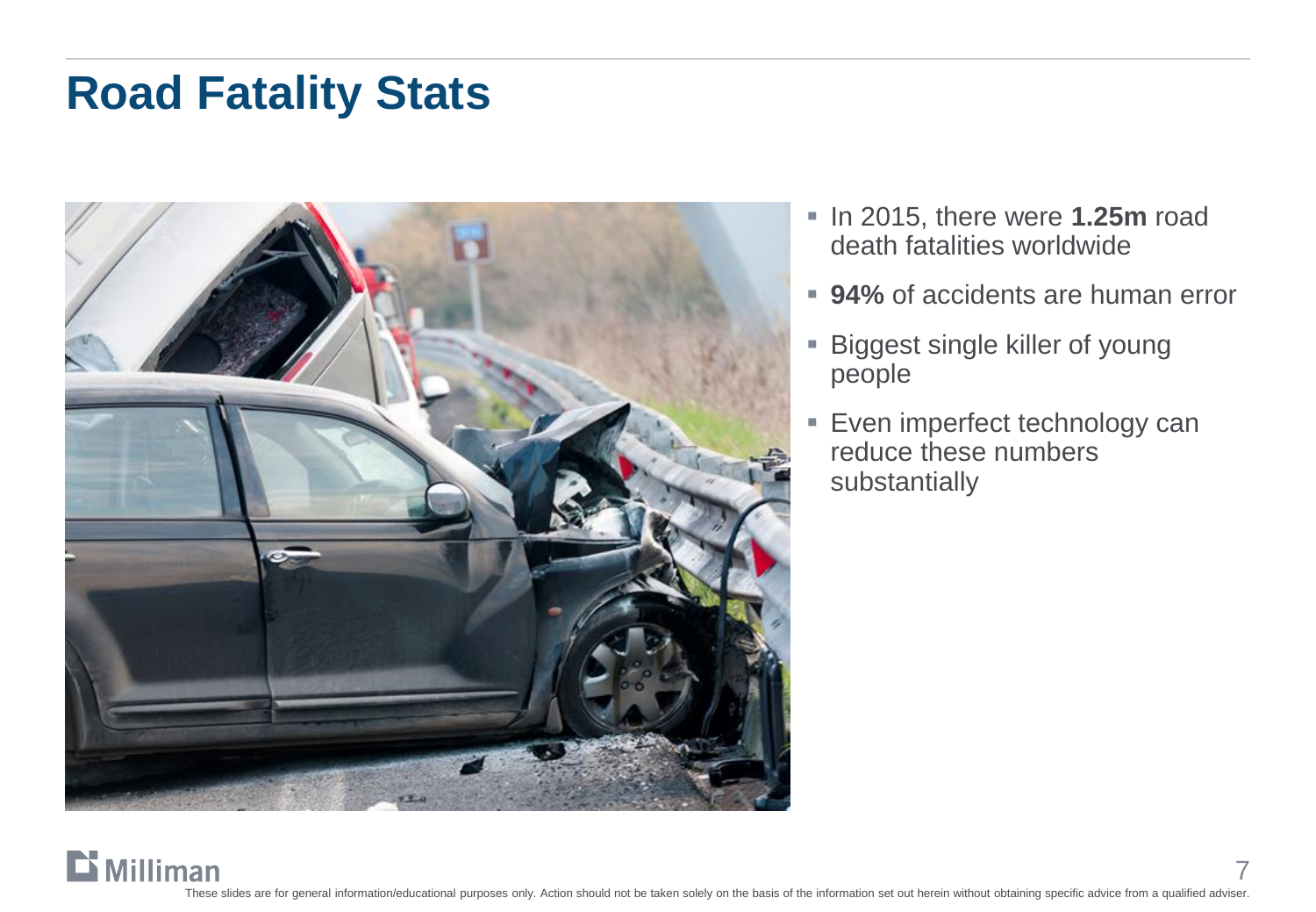### **What are the risks associated with AVs?**



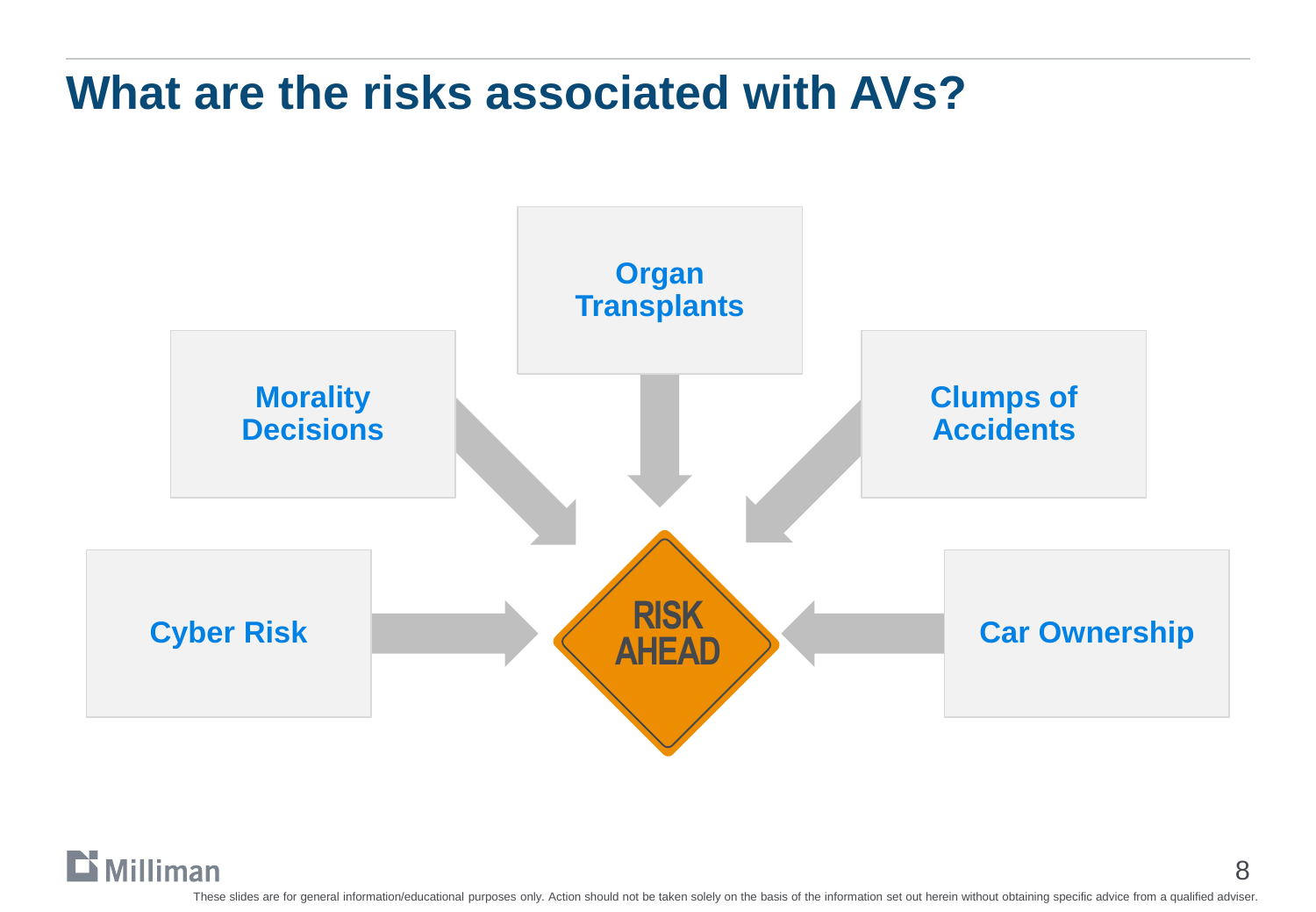## **What does this mean for the motor insurance industry?**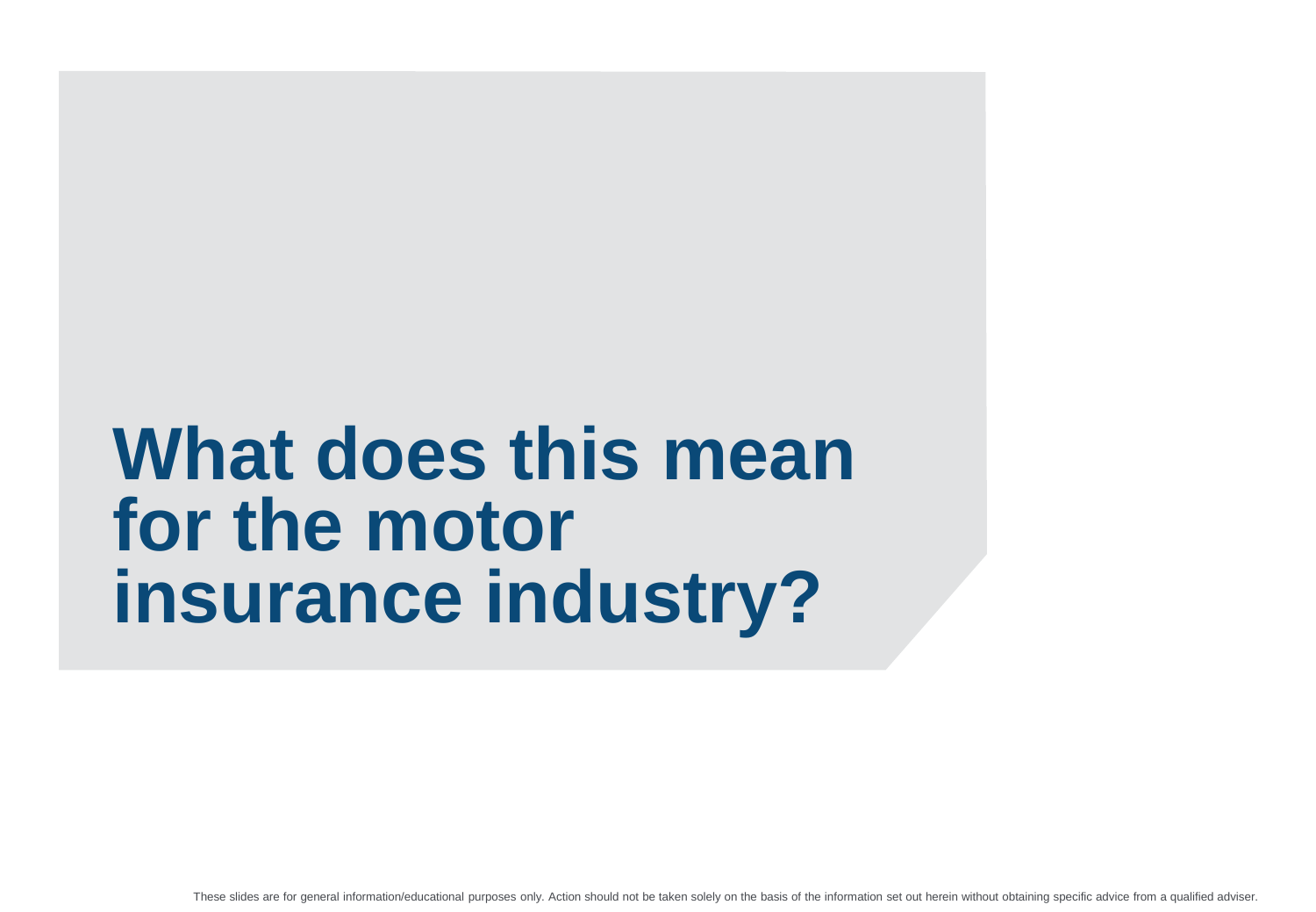### **Risks & Rating Factors**

|                                | "Old"                                                                                          | "New"                                                                                                                                                                                                  |
|--------------------------------|------------------------------------------------------------------------------------------------|--------------------------------------------------------------------------------------------------------------------------------------------------------------------------------------------------------|
| <b>Demographic Factors</b>     | Where you live<br>Age<br>Profession                                                            | Where you live $-$ quality of<br>$\bullet$<br>satellite imagery coverage<br><b>GPS maps</b>                                                                                                            |
| <b>Car related Factors</b>     | <b>Make</b><br><b>Model</b><br><b>Type</b><br><b>Size</b><br>Age<br><b>Likelihood of Theft</b> | Who is the software<br>$\bullet$<br>engineer?<br><b>Cyber security</b><br><b>Hacking</b><br>$\bullet$<br><b>Make</b><br>$\bullet$<br><b>Model</b><br>$\bullet$<br><b>Software version</b><br>$\bullet$ |
| <b>Personal Driving Habits</b> | <b>Driving Activity</b><br><b>Driving History</b>                                              | ?<br>$\bullet$                                                                                                                                                                                         |

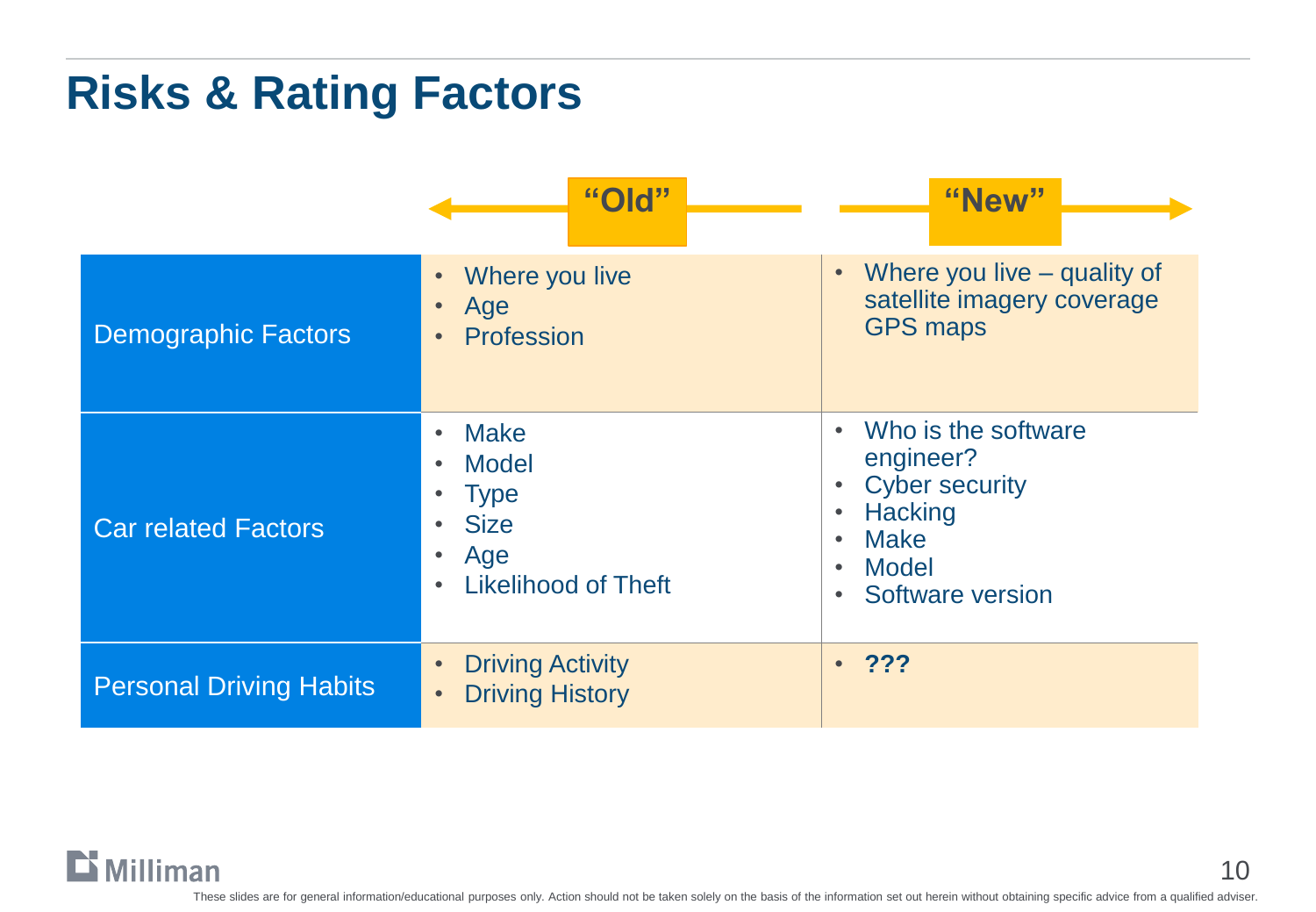### **Liability Issues**



#### **Crash Responsibility**

Vehicle designer, software designer, manufacturer or vehicle operator? Passenger?

Jurisdiction?

 $$ 



**Software and Other Updates** Should they be necessary? Mandatory? Who is responsible for availability/installation?



#### **Inclement Weather**

Who is responsible for inability to function in severe weather?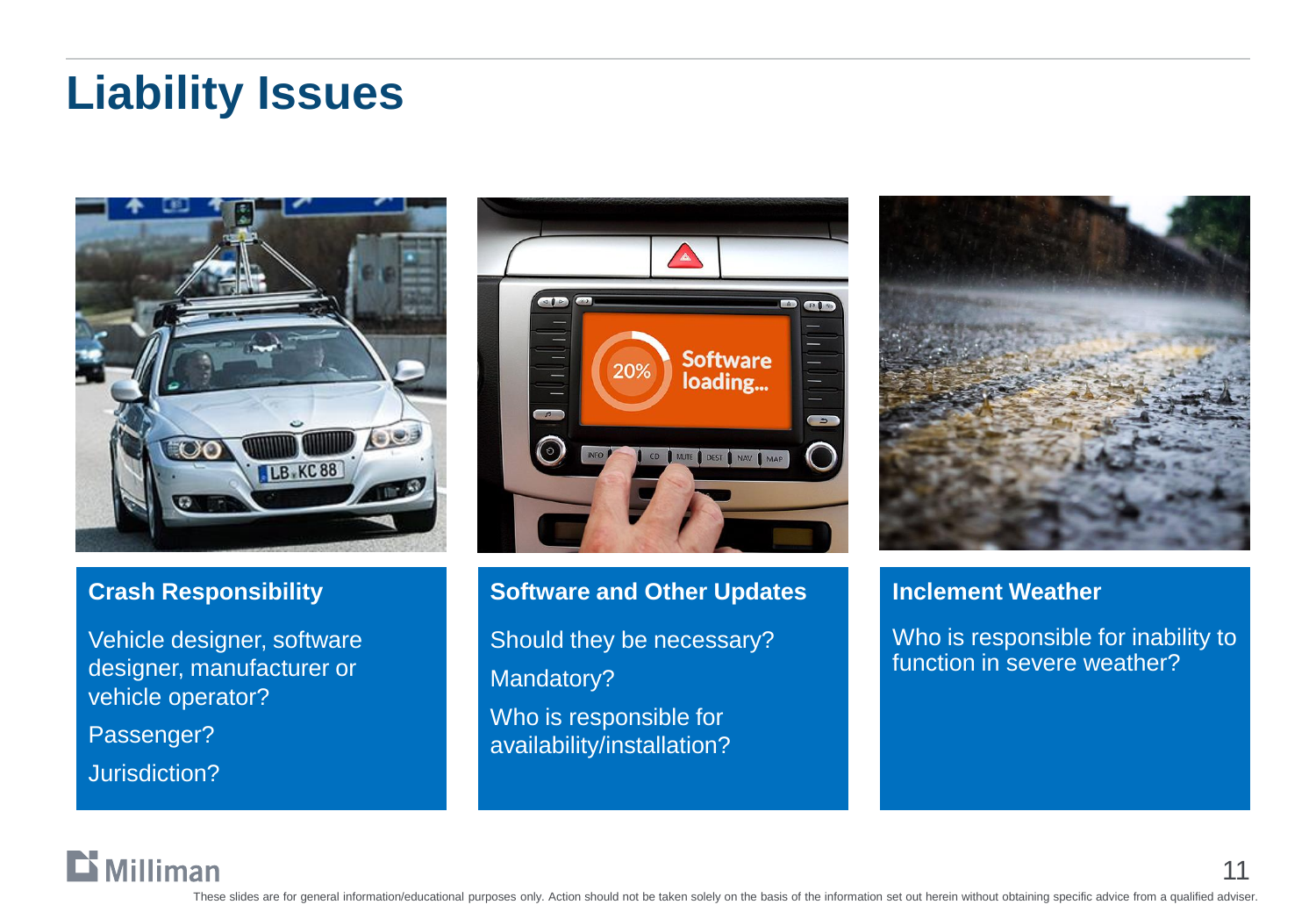**Impact on non-autonomous cars…**

# Insurance premiums

## Demand for nonautonomous cars

### **… will depend on affordability and popularity of autonomous cars**

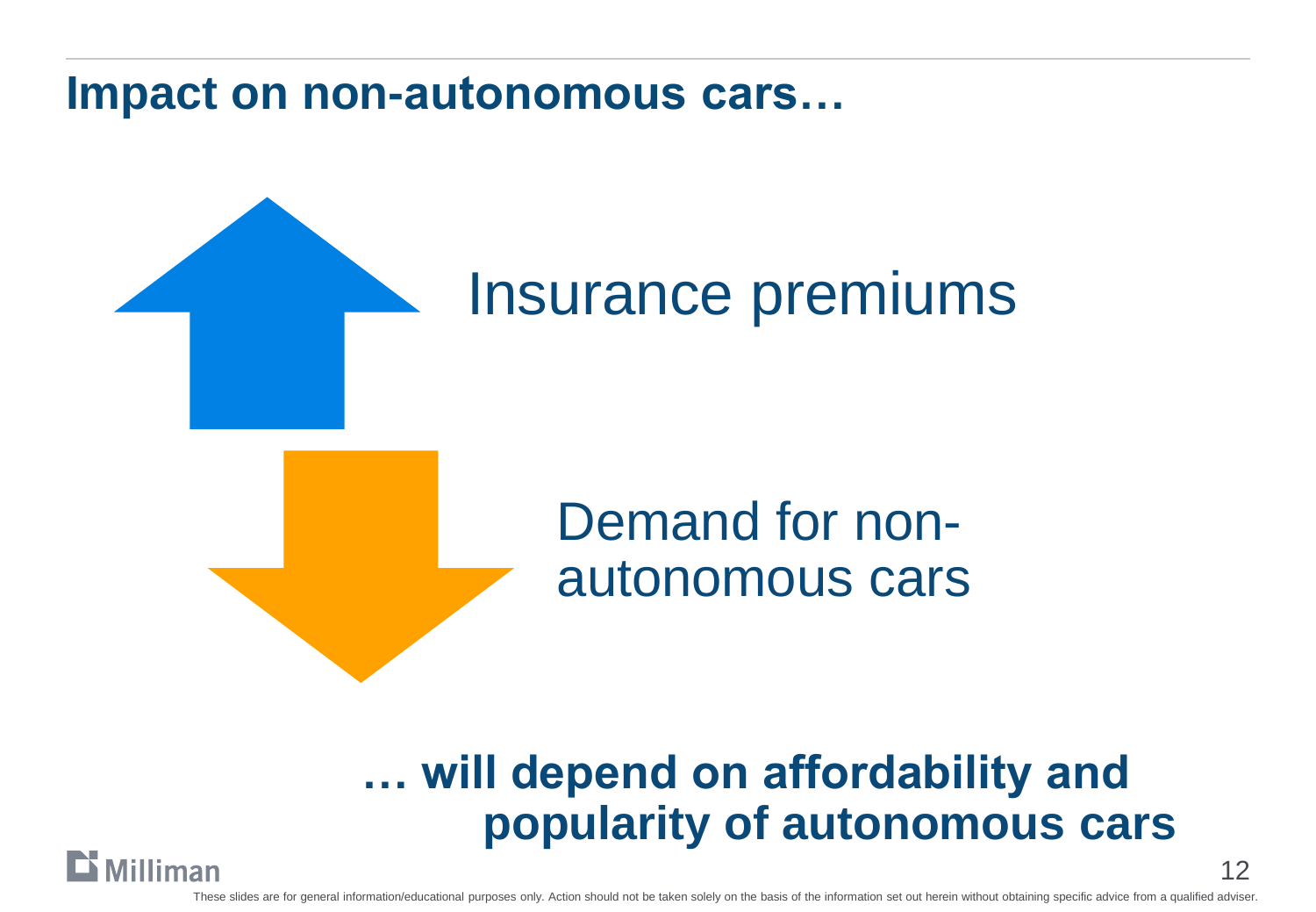## **We don't need to worry about this now…right?**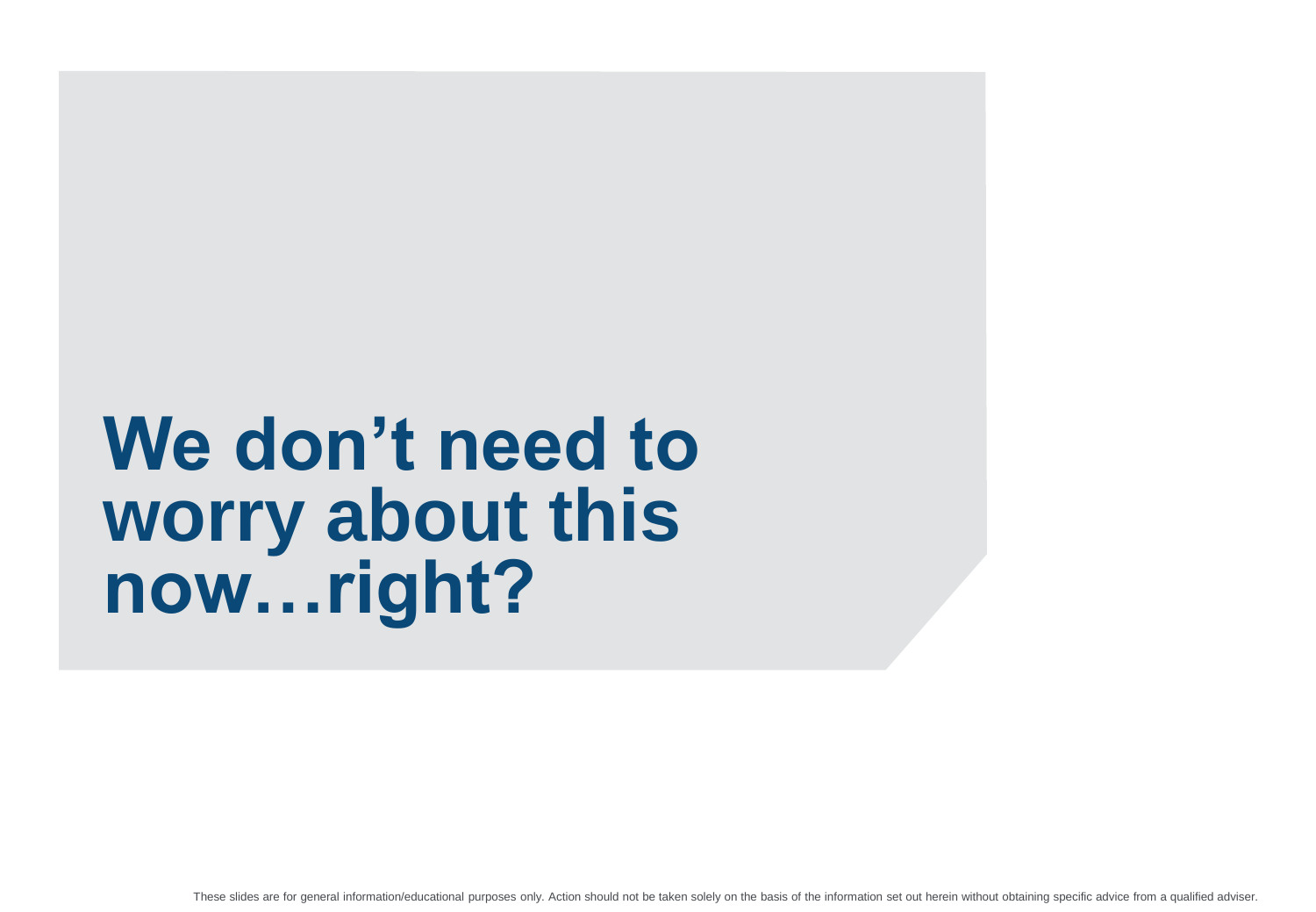### **Estimate of when driverless cars will come to market**



http://www.driverless-future.com/?page\_id=384

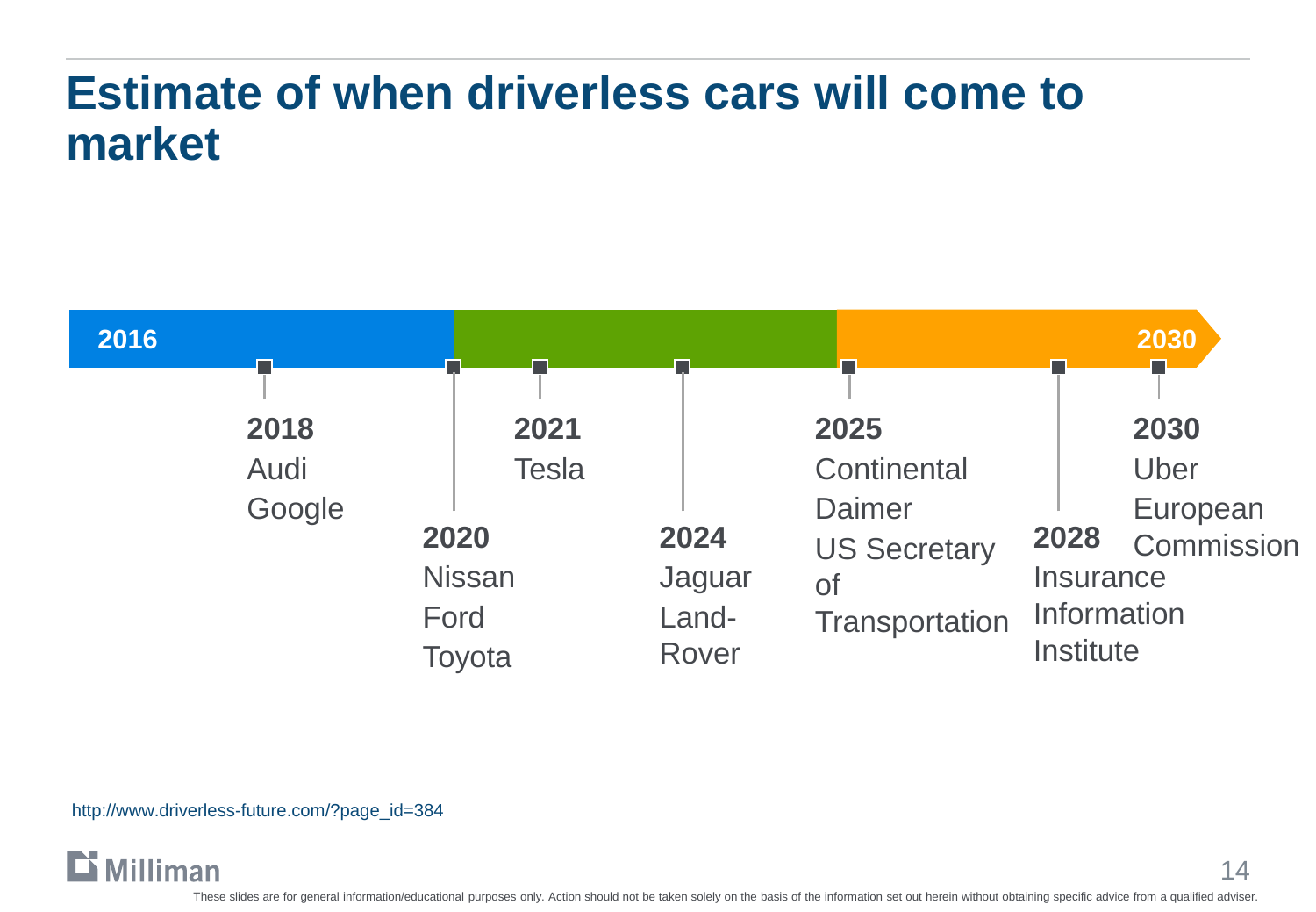## **Possible Obstacles**

- **Technology moving faster than regulations** 
	- Current legislation not compatible with driverless cars
	- Legal changes are likely to be driven at EU Level
	- UK is at the forefront of regulatory changes
- Consumer trust
	- 75% of US drivers fear driverless cars (AAA survey)
	- 51% of respondents would "feel unsafe" or "very unsafe" in a driverless car (What Car? survey in the UK)
- **Infrastructure**

**Millimar** 

### **Department of Transport:**

"The law at present does not provide for driverless cars – there is a presumption that someone must be driving a mechanically propelled vehicle. Any testing of driverless cars in this jurisdiction would therefore have to be on private land rather than on public road…The Department will continue to monitor the development of this technology and how it is being managed in other jurisdictions"